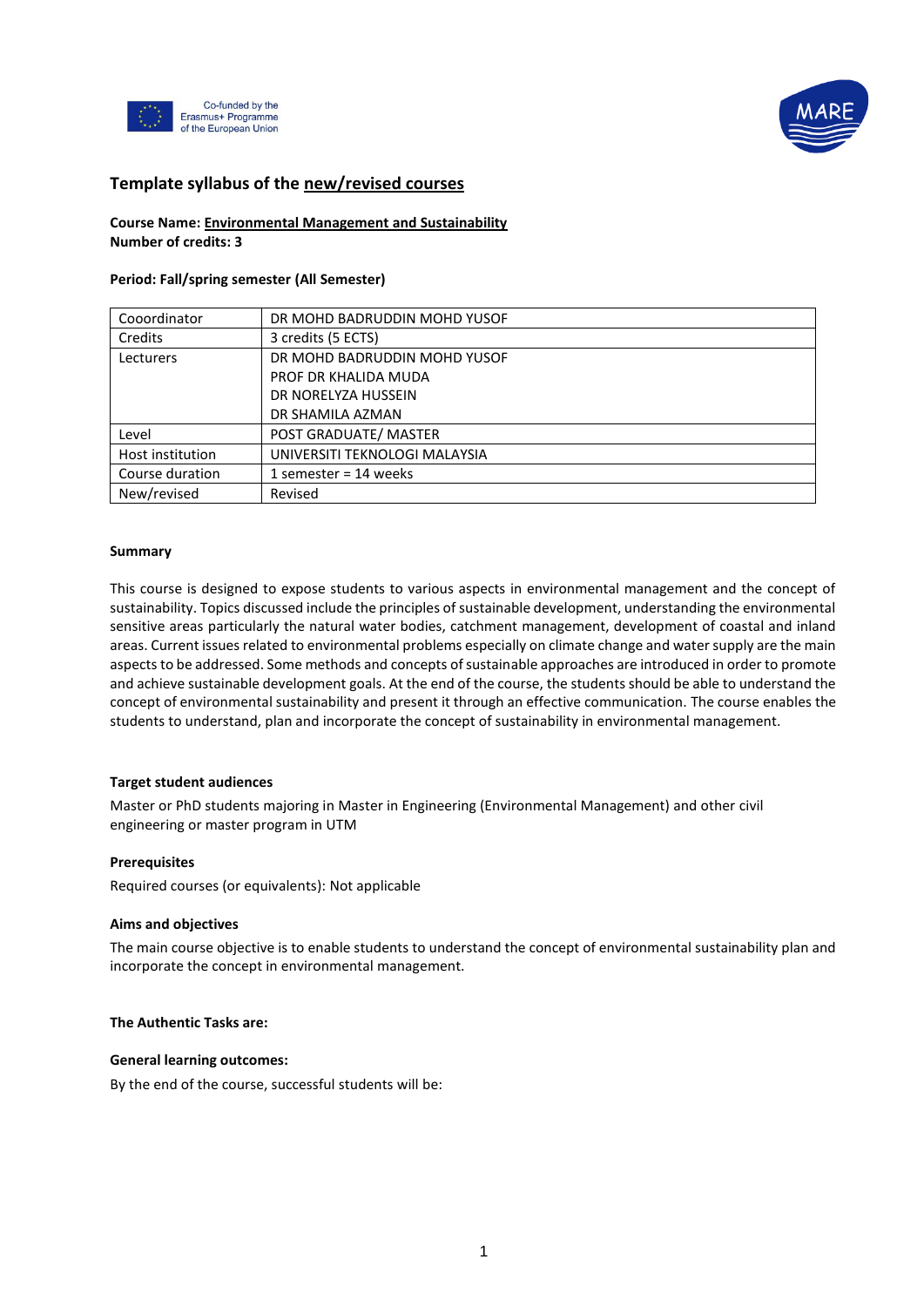

Co-funded by the<br>Erasmus+ Programme<br>of the European Union



| Knowledge     | $\blacksquare$ | Able to identify the importance of environmental sensitive areas, as well as<br>analyze various environmental issues related to climate change and water<br>supply system due to unsustainable development approaches |
|---------------|----------------|-----------------------------------------------------------------------------------------------------------------------------------------------------------------------------------------------------------------------|
| Comprehensive | $\blacksquare$ | Able to communicate effectively on issues pertaining to environmental<br>management                                                                                                                                   |
| Application   |                | Able to integrate technological approaches in order to minimize adverse<br>environmental impacts and promote sustainable development.                                                                                 |
| Analysis      |                | Able to evaluate and analyze data obtained from water quality monitoring and<br>plan mitigating and control measures for water pollution                                                                              |
| Synthesis     |                |                                                                                                                                                                                                                       |

# **Overview of sessions and teaching methods**

The course will make most of interactive and self-reflective methods of teaching and learning and, where possible, avoid standing lectures and presentations.

| Learning methods      | Lecture<br>$\sim$<br>Video presentations<br>$\sim$<br>- Site visits, group work<br>- Online learning (due to Covid-19 pandemic) |
|-----------------------|---------------------------------------------------------------------------------------------------------------------------------|
| <b>Course outline</b> |                                                                                                                                 |
| Week 1                | Environmental Sustainability.                                                                                                   |

| VVCCN 1 | LIIVII OHIHCHLAI JUSLAIHAVIIILY.                                                                                                                         |  |  |  |
|---------|----------------------------------------------------------------------------------------------------------------------------------------------------------|--|--|--|
| Week 2  | Environmental issues and problems: i. Global warming, ii. Water Security.                                                                                |  |  |  |
| Week 3  | Classification of natural environmental system: i. Soil, steep slopes; ii. Lake and<br>lakefront.                                                        |  |  |  |
| Week 4  | Classification of natural environmental system: i. Rivers; ii. Floodplains; iii. Riverine.                                                               |  |  |  |
| Week 5  | Classification of natural environmental system: i. Swamp forest; ii. Wetlands (includes<br>tidal and mudflats wetlands); iii. Coastline.<br>Assignment 1 |  |  |  |
| Week 6  | Environmental Sustainable Approaches: Sustainable development goal.                                                                                      |  |  |  |
| Week 7  | Integrated river management system.                                                                                                                      |  |  |  |
| Week 8  | Mid-Semester Break                                                                                                                                       |  |  |  |
| Week 9  | Water security.                                                                                                                                          |  |  |  |
| Week 10 | Water security.<br>Assignment 2                                                                                                                          |  |  |  |
| Week 11 | Water footprint.                                                                                                                                         |  |  |  |
| Week 12 | Life cycle analysis                                                                                                                                      |  |  |  |
| Week 13 | Carbon footprint; carbon credit and payment for environmental services.                                                                                  |  |  |  |
|         |                                                                                                                                                          |  |  |  |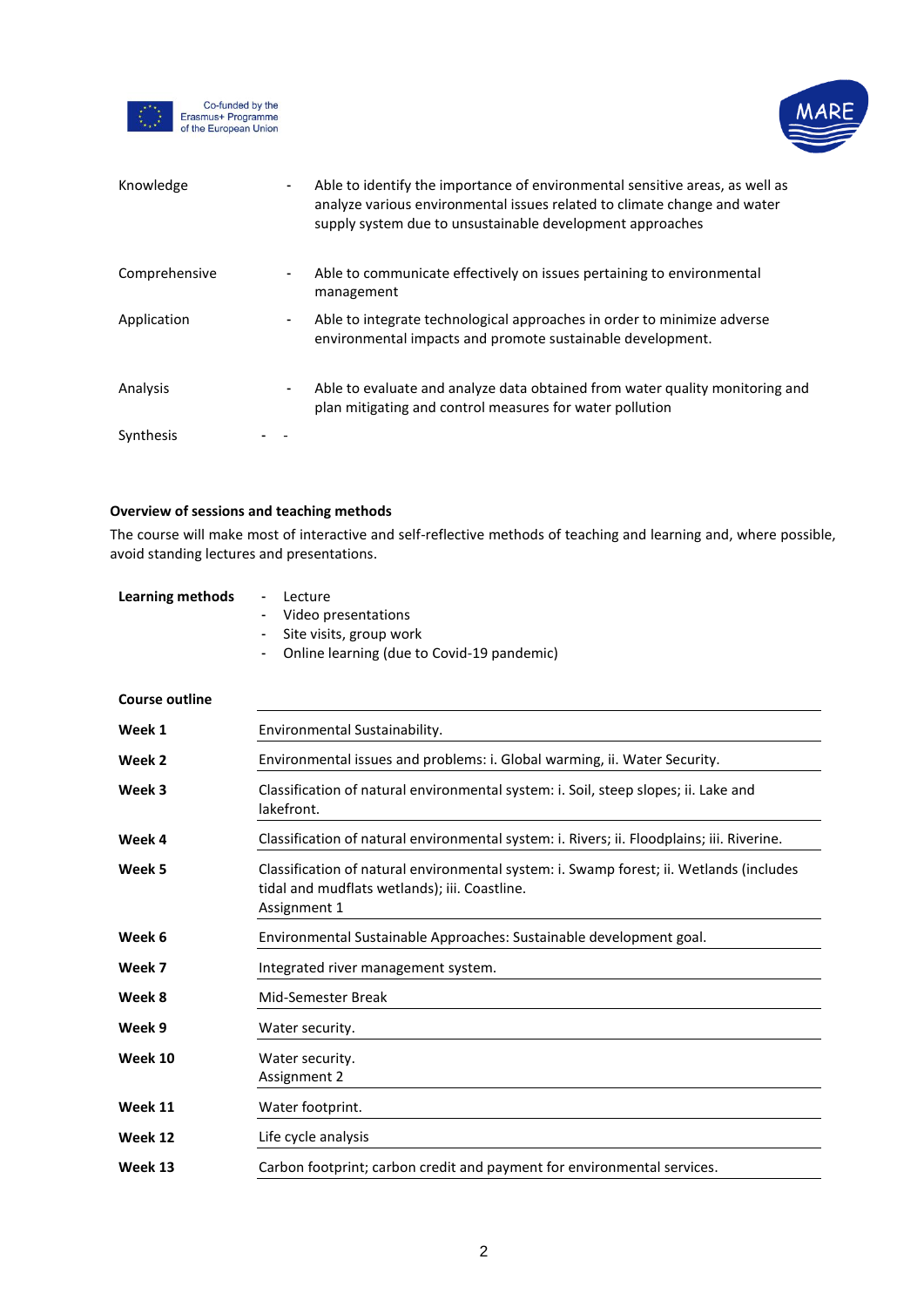

Co-funded by the Erasmus+ Programme of the European Union



#### **Week 14 Week 15 Week 16-19** Green building Assignment 3 and Student presentation Final Examnination

# **Literature**

Compulsory

Recommended:

- 1. Avlonas, K. and Nassos, G.P. Practical Sustainability Strategies: How to Gain a Competitive Advantage. John Wiley Publisher. 2013.
- 2. Biswas, A.K. and Tortajada, C. Water Security, Climate Change and Sustainable Development. Springer. 2016 Brinkmann, R. Introduction to Sustainability. Wiley Blackwell. 2016
- 3. Gannmon, P. Introduction to Energy, Environment and Sustainability, Kendall Hunt Publishing Company. 2013
- 4. Kerr, J.A. Introduction to Energy and Climate: Developing a Sustainable Environment. CRC Tailor and Francis Group. 2017.
- 5. Klopffer, W. and Grahl, B. Life cycle assessment (LCA). A guide to the best practice. John Wiley Publisher. 2014
- 6. Mehta, L. and Movik, Synne. Liquid Dynamics: Challenges for Sustainability in the Water Domain. Wiley Interdisciplinary Reviews: Water. Volume 1, Issue 4, Pages: 369–384, DOI: 10.1002/wat2.1031. 2014.
- 7. Theis, T. and Tomkin, J. Sustainability: A Comprehensive Foundation. [http://cnx.org/content/col11325/1.38/ >](http://cnx.org/content/col11325/1.38/)2012 Wheater, H.S. and Gober, P. Water security and the science agenda. Agu Publication.10.1002/2015WR016892 2015

# **Course workload**

The table below summarizes course workload distribution:

| <b>Activities</b>                | <b>Learning outcomes</b>                                   | Assessment           | <b>Estimated</b><br>workload<br>(hours) |
|----------------------------------|------------------------------------------------------------|----------------------|-----------------------------------------|
| In-class activities (37.5 hours) |                                                            |                      |                                         |
| Lectures                         | Understanding theories, concepts,<br>methodology and tools | Class participation  | 18                                      |
| Moderated in-class               | Understanding various policy and                           | Class participation  | 21                                      |
| discussions                      | management contexts and common                             | and preparedness     |                                         |
|                                  | problems in communication in                               | for discussions      |                                         |
|                                  | environmental governance                                   |                      |                                         |
| In-class assignments, field      | Understanding various policy and                           | Class participation  | 3                                       |
| assignment                       | management contexts and common                             | and preparedness     |                                         |
|                                  | problems in communication in<br>environmental governance   | for assignments      |                                         |
| Reading and discussion of        | Familiarity with and ability to critically and             | Class participation, | 6                                       |
| assigned papers for              | creatively discuss key concepts, tools and                 | creative and active  |                                         |
| seminars and preparation         | methods as presented in the literature                     | contribution to      |                                         |
| for lectures                     |                                                            | discussion           |                                         |
| Group presentation               | Ability to interpret data, to analyze                      | Quality of group     | 6                                       |
|                                  | audience, and to use the concepts, tools,                  | assignments and      |                                         |
|                                  | and methods for communicating the EDP                      |                      |                                         |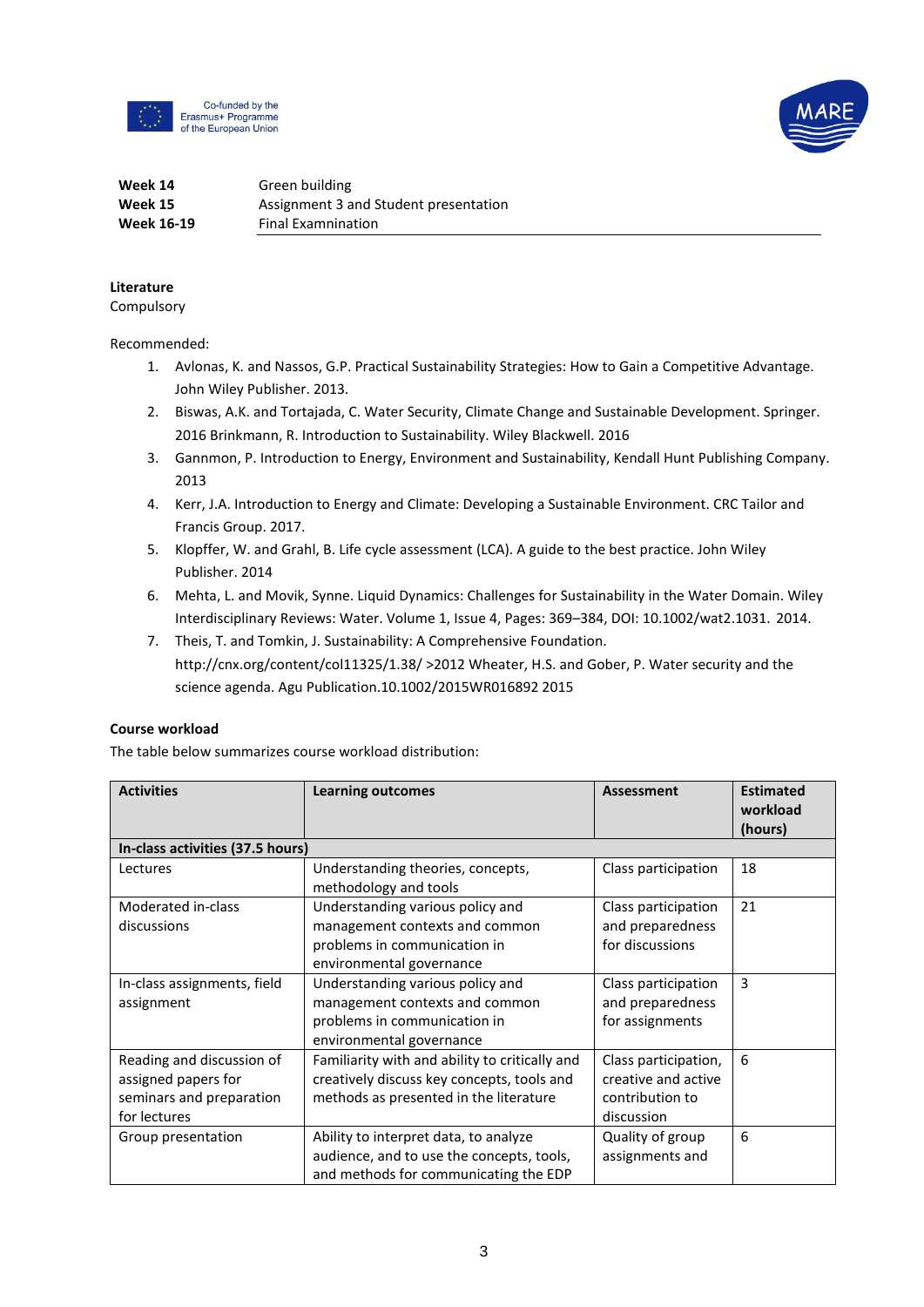



|                                                                                                                                                                                                          |                                                                                                                                                                                                                                                                           | individual                                                         |    |
|----------------------------------------------------------------------------------------------------------------------------------------------------------------------------------------------------------|---------------------------------------------------------------------------------------------------------------------------------------------------------------------------------------------------------------------------------------------------------------------------|--------------------------------------------------------------------|----|
|                                                                                                                                                                                                          |                                                                                                                                                                                                                                                                           | presentations                                                      |    |
| Independent work (75 hours)                                                                                                                                                                              |                                                                                                                                                                                                                                                                           |                                                                    |    |
| Group work:<br>Contribution to<br>the group case-<br>study projects<br>Contribution to<br>the preparation<br>and delivery of<br>individual<br>presentation<br>Contribution to<br>the web-<br>application | Ability to interpret data, to analyze<br>audience, and to use the concepts, tools,<br>and methods for communicating<br>information to all participants<br>Plan and develop a energy development<br>plan (EDP), be aware of information<br>visualization tools and methods | Quality of group<br>assignments and<br>individual<br>presentations | 30 |
| Course group assignment                                                                                                                                                                                  | Ability to conceptualize and frame an<br>environmental governance problem, find<br>related literature and data, interpret data,<br>use the concepts, tools and methods<br>covered in the course, and draw<br>policy/management relevant conclusions                       | Quality of<br>developed EDP<br>and their<br>presentation           | 30 |
| Group presentation                                                                                                                                                                                       | Ability to interpret data, to analyze<br>audience, and to use the concepts, tools,<br>and methods for communicating the EDP                                                                                                                                               | Quality of group<br>assignments and<br>individual<br>presentations | 10 |
| <b>Total</b>                                                                                                                                                                                             |                                                                                                                                                                                                                                                                           |                                                                    |    |

# **Grading**

The students' performance will be based on the following:

**Assessment**

# - Progress assessment (60%):

- Assignment 1 (20%) - Assignment 2 (20%)
- - Assignment 3 (20%)
	- -
	- Final assessment (40%):
		- Final examination (40%)

# **Evaluation**

| $90 - 100$ | $A+$  | 4.00 |                       |
|------------|-------|------|-----------------------|
| $80 - 89$  | A     | 4.00 | <b>Excellent Pass</b> |
| $75 - 79$  | $A -$ | 3.67 |                       |
| $70 - 74$  | $B+$  | 3.33 | <b>Good Pass</b>      |
| $65 - 69$  | B     | 3.00 |                       |
| $60 - 64$  | $B -$ | 2.67 | Pass                  |
| $55 - 59$  | $C+$  | 2.33 | Fail                  |
| $50 - 54$  |       | 2.00 |                       |